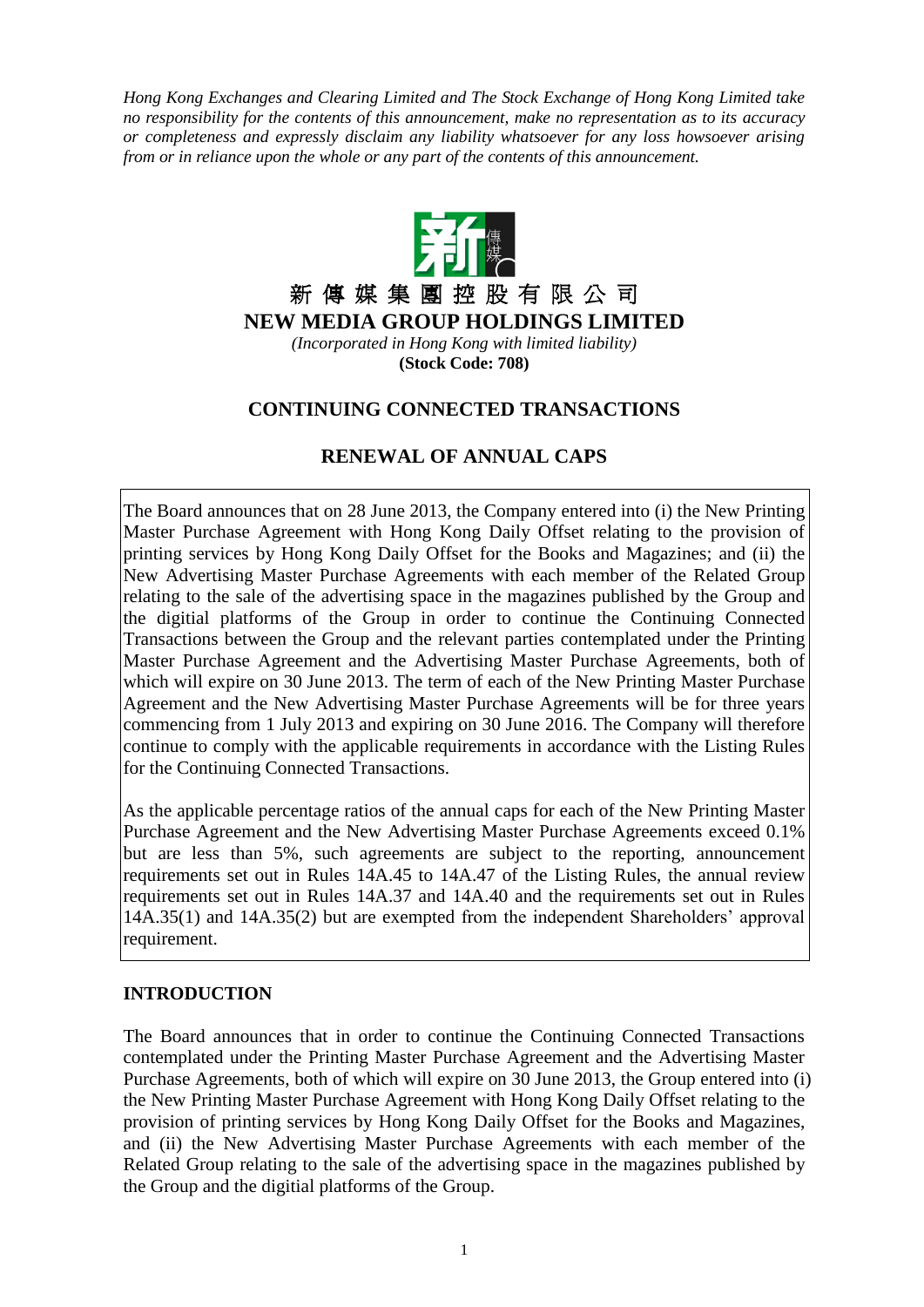# **PRINCIPAL TERMS OF THE NEW PRINTING MASTER PURCHASE AGREEMENT**

| Date of agreement:      | 28 June 2013                                                                                                                                                                                                               |
|-------------------------|----------------------------------------------------------------------------------------------------------------------------------------------------------------------------------------------------------------------------|
| Parties:                | Hong Kong Daily Offset and the Company                                                                                                                                                                                     |
| Term:                   | 3 years commencing from 1 July 2013 and expiring on 30<br>June 2016 (both dates inclusive)                                                                                                                                 |
| Service to be provided: | During the term, the Group may place orders from time to<br>time to Hong Kong Daily Offset for printing of Books $\&$<br>Magazines at prices to be determined from time to time by<br>the Group and Hong Kong Daily Offset |

### **Previous Annual Caps:**

Set out below are the Previous Annual Caps for the Printing Master Purchase Agreement:

|                      |           | <b>Previous Annual Caps</b> |           |
|----------------------|-----------|-----------------------------|-----------|
|                      |           | For the year ending 30 June |           |
|                      | 2011      | 2012                        | 2013      |
|                      | HK\$      | HK\$                        | HK\$      |
| Previous Annual Caps | 9,000,000 | 9,000,000                   | 9,000,000 |

#### **Historical transactions amount:**

Set out below is the historical transactions amount between Hong Kong Daily Offset and the Company:

|                                | For the year ended |           | For the period<br>from 1 July<br>$2012$ up to the<br>date of this |
|--------------------------------|--------------------|-----------|-------------------------------------------------------------------|
|                                |                    |           |                                                                   |
|                                | 30 June            |           | announcement                                                      |
|                                | 2011               | 2012      |                                                                   |
|                                | HK\$               | HK\$      | HK\$                                                              |
| Historical transactions amount | 2,506,000          | 2,163,000 | 1,446,000                                                         |

### **The Renewed Annual Caps:**

Set out below are the Renewed Annual Caps for the New Printing Master Purchase Agreement:

|                            | For the year ending 30 June |           |           |
|----------------------------|-----------------------------|-----------|-----------|
|                            | 2014                        | 2015      | 2016      |
|                            | HK\$                        | HK\$      | HKS       |
| <b>Renewed Annual Caps</b> | 5,000,000                   | 5,000,000 | 5,000,000 |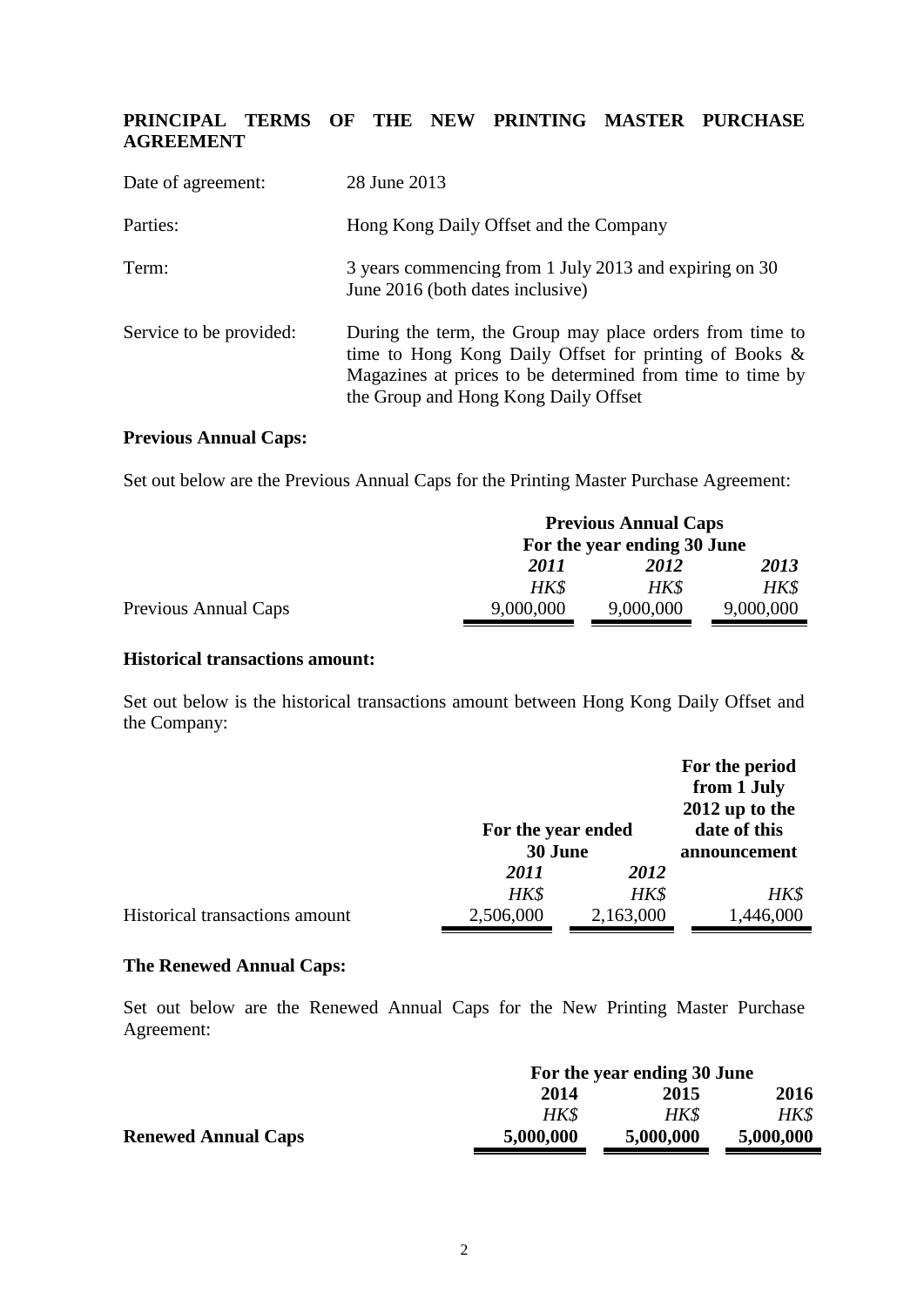The Renewed Annual Caps were determined with reference to the market price of similar printing services**,** the usage of the Previous Annual Cap for the preceding two financial years ended 30 June 2012 and the period ended 28 June 2013, the change in business focus of the Group that requires less printing services due to the fact that the general market will be moving towards digital devices for the next three years, the Directors consider appropriate to revise downwards the Annual Caps and are of the view that the Renewed Annual Caps are reasonably set.

Pursuant to the New Printing Master Purchase Agreement, the Company agreed to engage Hong Kong Daily Offset to provide printing services for the Books & Magazines at prices to be determined from time to time by the Group and Hong Kong Daily Offset after arm's length negotiation with reference to the market price and on such terms that are no less favourable to the Group than those applicable to Independent Third Parties. The term of the New Printing Master Purchase Agreement is from 1 July 2013 up to 30 June 2016 unless terminated earlier in accordance with the terms and conditions thereof.

### **PRINCIPAL TERMS OF THE NEW ADVERTISING MASTER PURCHASE AGREEMENTS**

| Date of agreement:      | 28 June 2013                                                                                                                                                                                                                                                          |
|-------------------------|-----------------------------------------------------------------------------------------------------------------------------------------------------------------------------------------------------------------------------------------------------------------------|
| Parties:                | Related Group and the Company                                                                                                                                                                                                                                         |
| Term:                   | 3 years commencing from 1 July 2013 and expiring on 30<br>June 2016 (both dates inclusive)                                                                                                                                                                            |
| Service to be provided: | During the term, each member of the Related Group may<br>make purchase of advertising spaces in the magazines<br>published by the Group and the digitial platforms of the<br>Group at prices to be determined from time to time by the<br>Group and the Related Group |

### **Previous Annual Caps:**

Set out below are the Previous Annual Caps for the Advertising Master Purchase Agreements between the Emperor Group, Gain Wealth Group, Emperor International Exchange and the Company:

|                                       |           | <b>Previous Annual Caps</b><br>For the year ending 30 June |           |
|---------------------------------------|-----------|------------------------------------------------------------|-----------|
|                                       | 2011      | 2012                                                       | 2013      |
|                                       | HK\$      | HK\$                                                       | HK\$      |
| <b>Emperor International Group</b>    | 1,000,000 | 1,000,000                                                  | 1,000,000 |
| <b>Emperor E Hotel Group</b>          | 500,000   | 500,000                                                    | 500,000   |
| <b>Emperor Capital Group</b>          | 500,000   | 500,000                                                    | 500,000   |
| Emperor W&J Group                     | 1,400,000 | 1,400,000                                                  | 1,400,000 |
| Gain Wealth Group                     | 1,600,000 | 1,600,000                                                  | 1,600,000 |
| <b>Emperor International Exchange</b> | 400,000   | 400,000                                                    | 400,000   |
| Aggregate Previous Annual Caps        | 5,400,000 | 5,400,000                                                  | 5,400,000 |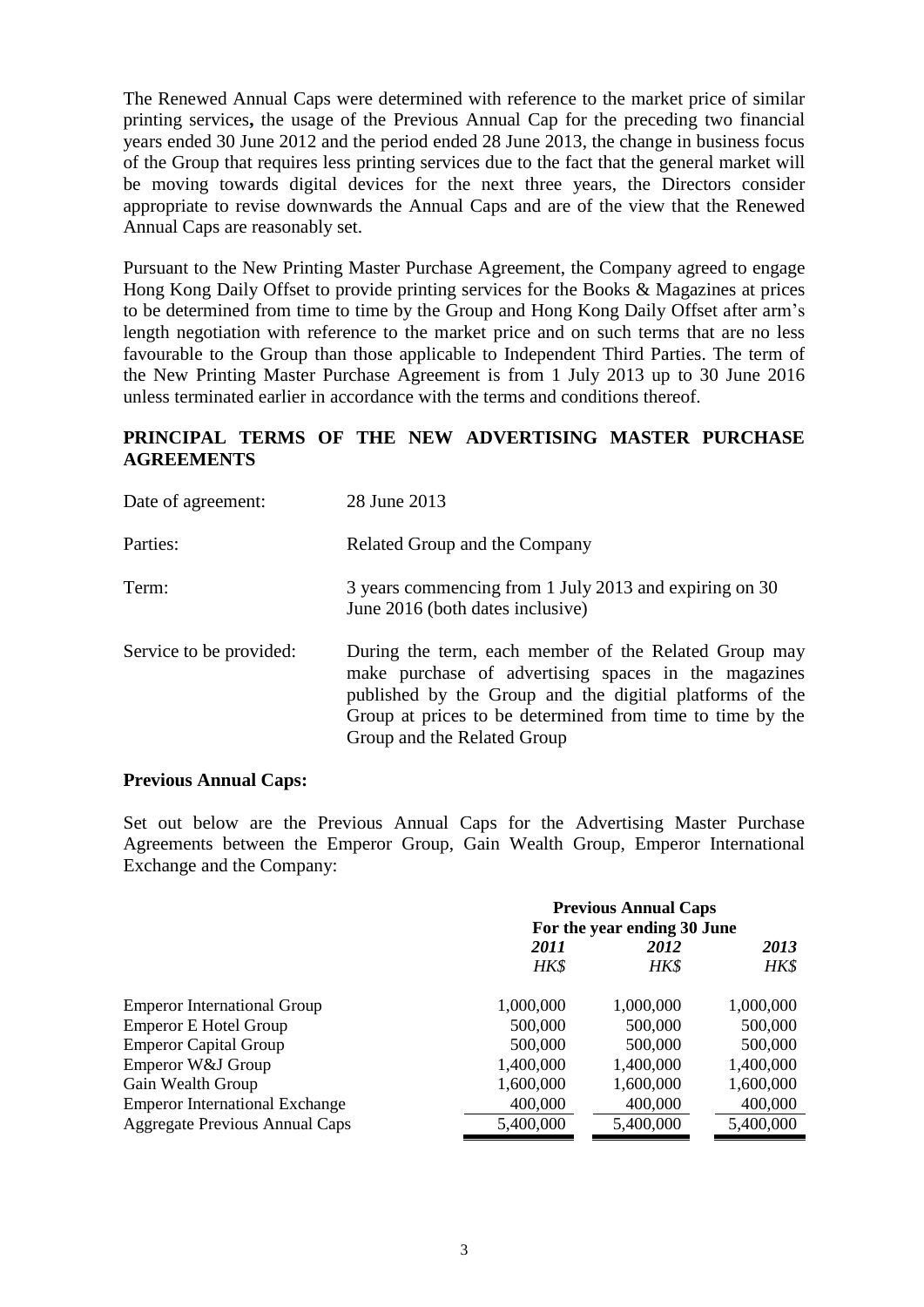### **Historical transactions amounts:**

Set out below are the historical transactions amounts between each of the Emperor Group, Gain Wealth Group, Emperor International Exchange and the Company :

|                                         | For the year ended |           | For the period<br>from 1 July<br>2012 up to the<br>date of this |
|-----------------------------------------|--------------------|-----------|-----------------------------------------------------------------|
|                                         | 30 June            |           | announcement                                                    |
|                                         | 2011               | 2012      |                                                                 |
|                                         | HK\$               | HK\$      | HK\$                                                            |
| <b>Emperor International Group</b>      | 157,000            | 42,000    | 163,100                                                         |
| <b>Emperor E Hotel Group</b>            | 157,000            | 264,000   | 243,000                                                         |
| <b>Emperor Capital Group</b>            | 14,000             | 12,000    | 45,450                                                          |
| Emperor W&J Group                       | 125,000            | 221,000   | 289,500                                                         |
| Gain Wealth Group (Note 1)              | 420,000            | 300,000   | 421,915                                                         |
| Emperor International Exchange (Note 2) | 259,000            | 232,000   | 285,400                                                         |
| Historical transactions amounts         | 1,132,000          | 1,071,000 | 1,448,365                                                       |

- *Note 1: After a corporate restructuring in 2012, Gain Wealth has changed its name to Emperor Assets Holdings Limited and is now directly wholly-owned by AY Holdings*
- *Note 2: After a corporate restructuring in 2012, Emperor International Exchange is now indirectly wholly-owned by AY Holdings.*

#### **The Renewed Annual Caps:**

Set out below are the Renewed Annual Caps for the New Advertising Master Purchase Agreements between the Related Group and the Company.

|                                      |           | <b>Renewed Annual Caps</b>  |           |
|--------------------------------------|-----------|-----------------------------|-----------|
|                                      |           | For the year ending 30 June |           |
|                                      | 2014      | 2015                        | 2016      |
|                                      | HK\$      | HK\$                        | HK\$      |
| <b>Emperor International Group</b>   | 1,000,000 | 1,000,000                   | 1,000,000 |
| <b>Emperor E Hotel Group</b>         | 700,000   | 700,000                     | 700,000   |
| <b>Emperor Capital Group</b>         | 500,000   | 500,000                     | 500,000   |
| Emperor W&J Group                    | 1,400,000 | 1,400,000                   | 1,400,000 |
| AY Holdings Group (Note 3)           | 3,100,000 | 3,100,000                   | 3,100,000 |
| <b>Aggregate Renewed Annual Caps</b> | 6,700,000 | 6,700,000                   | 6,700,000 |

*Note 3: Gain Wealth (now renamed as Emperor Assets Holdings) and Emperor International Exchange are now wholly-owned by AY Holdings and as such, the Annual Caps for Gain Wealth and Emperor International Exchange are now included under the Annual Caps for AY Holdings Group.*

The Renewed Annual Caps were determined with reference to the market price of similar advertising services**,** the usage of the Previous Annual Cap for the preceding two financial year ended 30 June 2012 and the period ended 28 June 2013, the existing scale and operation of the advertising business of the magazines, the anticipated development and growth of such businesses, the management's anticipated business needs of each member of the Related Group in placing advertisements and the fact that the Company is focusing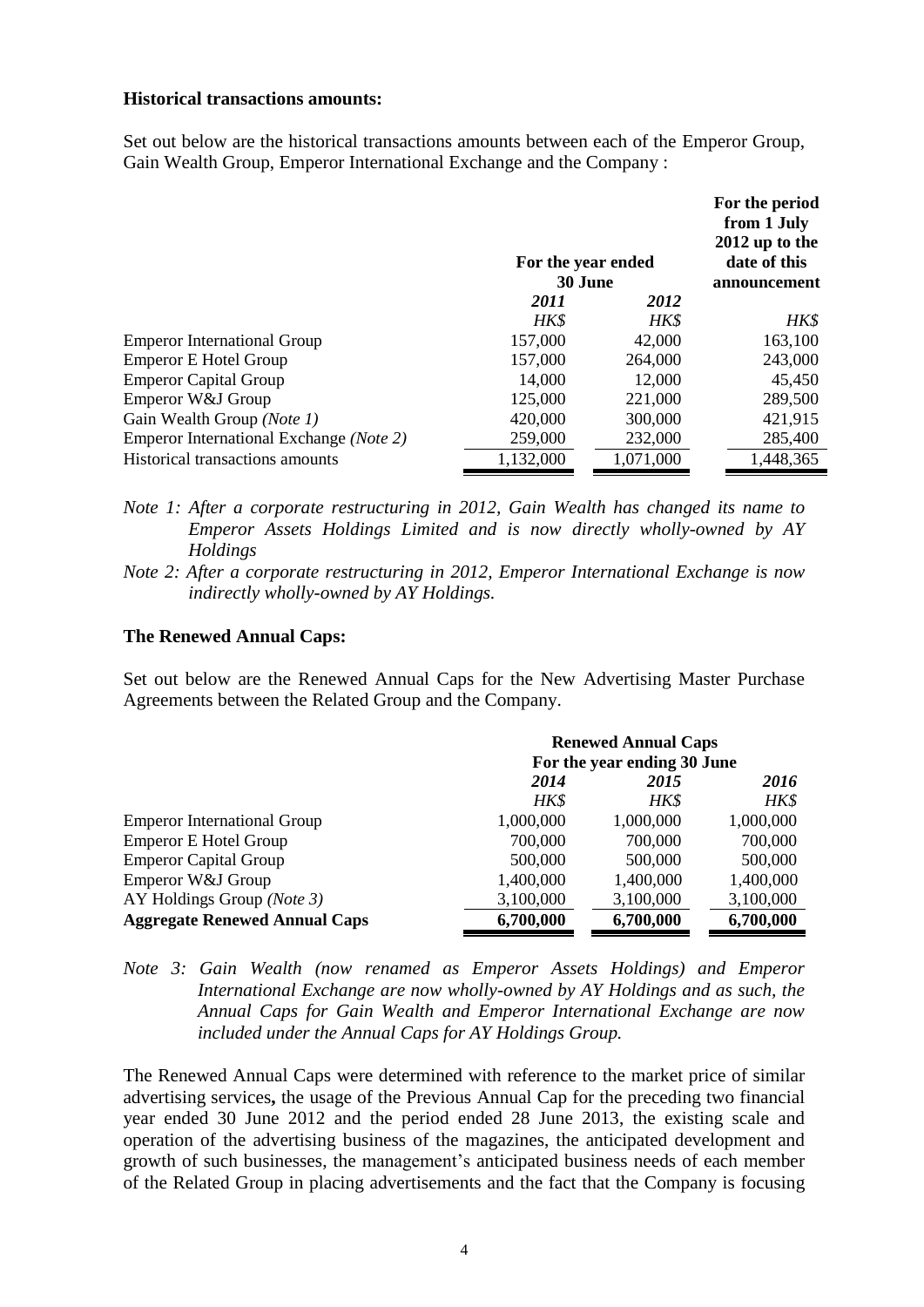on the development on more digital platforms, it is anticipated that these new products may help drive more advertising transactions for the next three years, the Directors consider that the Renewed Annual Caps are reasonably set.

Pursuant to the New Advertising Master Purchase Agreements, the Company agreed to sell to the Related Group with a credit period of 30 days and at prices to be determined from time to time by the Group and the Related Group after arm's length negotiation with reference to the market prices and on such terms that are no less favourable to the Group than those applicable to Independent Third Parties. The terms of the New Advertising Master Purchase Agreements are for a period from 1 July 2013 up to 30 June 2016 unless terminated earlier in accordance with the terms and conditions thereof.

## **REASONS FOR THE CONTINUING CONNECTED TRANSACTIONS**

The Company is an investment holding company and its subsidiaries are principally engaged in (i) the publication and marketing of Chinese-language weekly magazines and books and (ii) the sale of advertising spaces in the magazines published by the Group and the digital platforms of the Group.

The Directors consider that the Continuing Connected Transactions are consistent with the business and commercial objects of the Group. The printing services mentioned above would enhance the efficiency of the daily operation of the Group, while the magazines published by the Group are ones among the leading magazines in Hong Kong and that the advertising income is in the ordinary and usual course of business of the Group.

The Directors (including the Independent Non-Executive Directors) believe that the New Printing Master Purchase Agreement and the New Advertising Master Purchase Agreements have been entered into are (i) in the ordinary and usual course of business of the Group; (ii) on normal commercial terms; and (iii) on terms that are fair and reasonable and in the interests of the Company and its Shareholders as a whole. None of the Directors has a material interest in the transactions contemplated under the aforesaid agreements. However, as Mr. Wong Chi Fai and Ms. Fan Man Seung, Vanessa are also directors of certain members of the Related Group, they abstained from voting on the relevant board resolution. .

## **LISTING RULES IMPLICATIONS**

The Company is indirectly wholly-owned as to 67.62% by the AY Trust a deemed substantial shareholder of the Company. Hong Kong Daily Offset, Emperor International, Emperor Capital, Emperor W&J and AY Holdings are indirectly owned as to 100%, 74.93%, 66.09%, 52.57% and 100% respectively by the AY Trust whilst Emperor E Hotel is a subsidiary of Emperor International. As such, Hong Kong Daily Offset and each member of the Related Group are connected persons of the Company under Chapter 14A of the Listing Rules. The transactions contemplated under the New Printing Master Purchase Agreement and the New Advertising Master Purchase Agreements will constitute continuing connected transactions for the Company under Chapter 14A of the Listing Rules.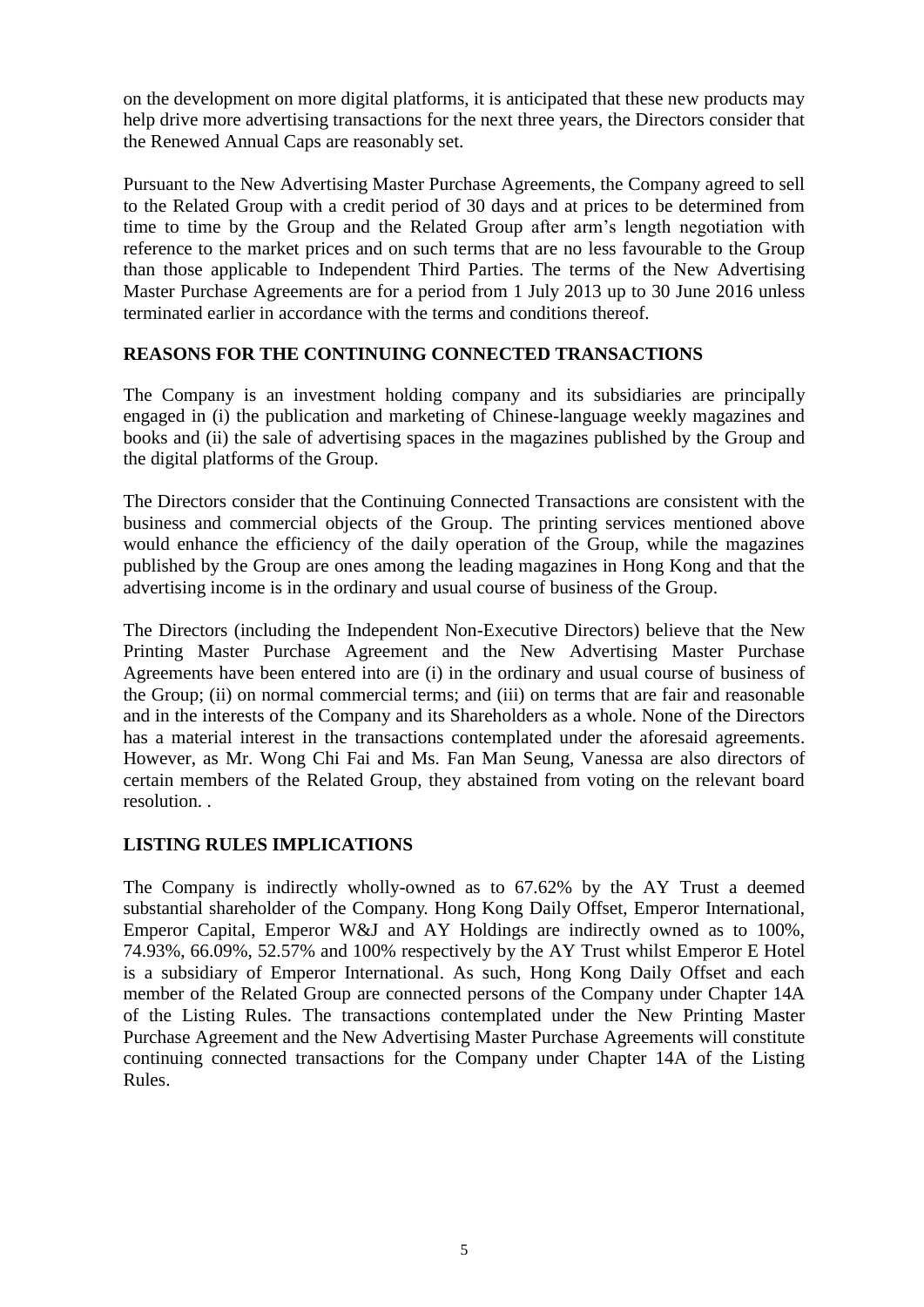As the applicable percentage ratios of the annual caps for each of the New Printing Master Purchase Agreement and the New Advertising Master Purchase Agreements exceed 0.1% but are less than 5%, such agreements are subject to the reporting and announcement requirements set out in Rules 14A.45 to 14A.47 of the Listing Rules, the annual review requirements set out in Rules 14A.37 and 14A.40 and the requirements set out in Rules 14A.35 (1) and 14A.35(2), but are exempted from the independent Shareholders' approval requirement.

### **TERMS USED IN THIS ANNOUNCEMENT**

| "Advertising Master"<br>Purchase Agreements" | agreements entered into between the Company (for itself and<br>on behalf of the Group) and each member of the Emperor<br>Group, Gain Wealth Group and Emperor International<br>Exchange on 30 June 2010 for the sale of advertising spaces<br>in the magazines published by the Group to the respective<br>counterparties for the period of 3 years commencing from 1<br>July 2010 and expiring on 30 June 2013 |
|----------------------------------------------|-----------------------------------------------------------------------------------------------------------------------------------------------------------------------------------------------------------------------------------------------------------------------------------------------------------------------------------------------------------------------------------------------------------------|
| "Aggregate Renewed<br>Annual Caps"           | aggregate amounts of the Annual Caps in relation to the<br>continuing connected transactions<br>under<br>the<br><b>New</b><br>Advertising Master Purchase Agreements and the New<br><b>Advertising Master Purchase Agreements</b>                                                                                                                                                                               |
| "AY Holdings"                                | Albert Yeung Holdings Limited, a company incorporated in<br>the British Virgin Islands and is an investment holding<br>Its subsidiaries include Emperor Group,<br>company.<br>Emperor International Exchange, Emperor Assets Holdings<br>and companies which are principally engaged in the<br>businesses of furniture and furnishing, entertainment,<br>financial services as well as food and beverages       |
| "AY Holdings Group"                          | AY Holdings and its subsidiaries but (for the purpose of this<br>announcement) excluding Emperor Group and the Group                                                                                                                                                                                                                                                                                            |
| "AY Trust"                                   | The Albert Yeung Discretionary Trust, a discretionary trust<br>set up by Dr. Yeung Sau Shing, Albert                                                                                                                                                                                                                                                                                                            |
| "Books & Magazines"                          | Books, magazines or other materials published by the Group                                                                                                                                                                                                                                                                                                                                                      |
| "Company"                                    | Media Group Holdings Limited, a company<br>New<br>incorporated in Hong Kong with limited liability, the shares<br>of which are listed on the Stock Exchange and is indirectly<br>owned as to approximately 67.62% by the AY Trust                                                                                                                                                                               |
| "connected person"                           | has the meaning ascribed thereto under the Listing Rules                                                                                                                                                                                                                                                                                                                                                        |
| "Continuing Connected<br>$Transaction(s)$ "  | continuing connected transaction(s) contemplated under the<br>Printing Master Purchase Agreement and the Advertising<br><b>Master Purchase Agreements</b>                                                                                                                                                                                                                                                       |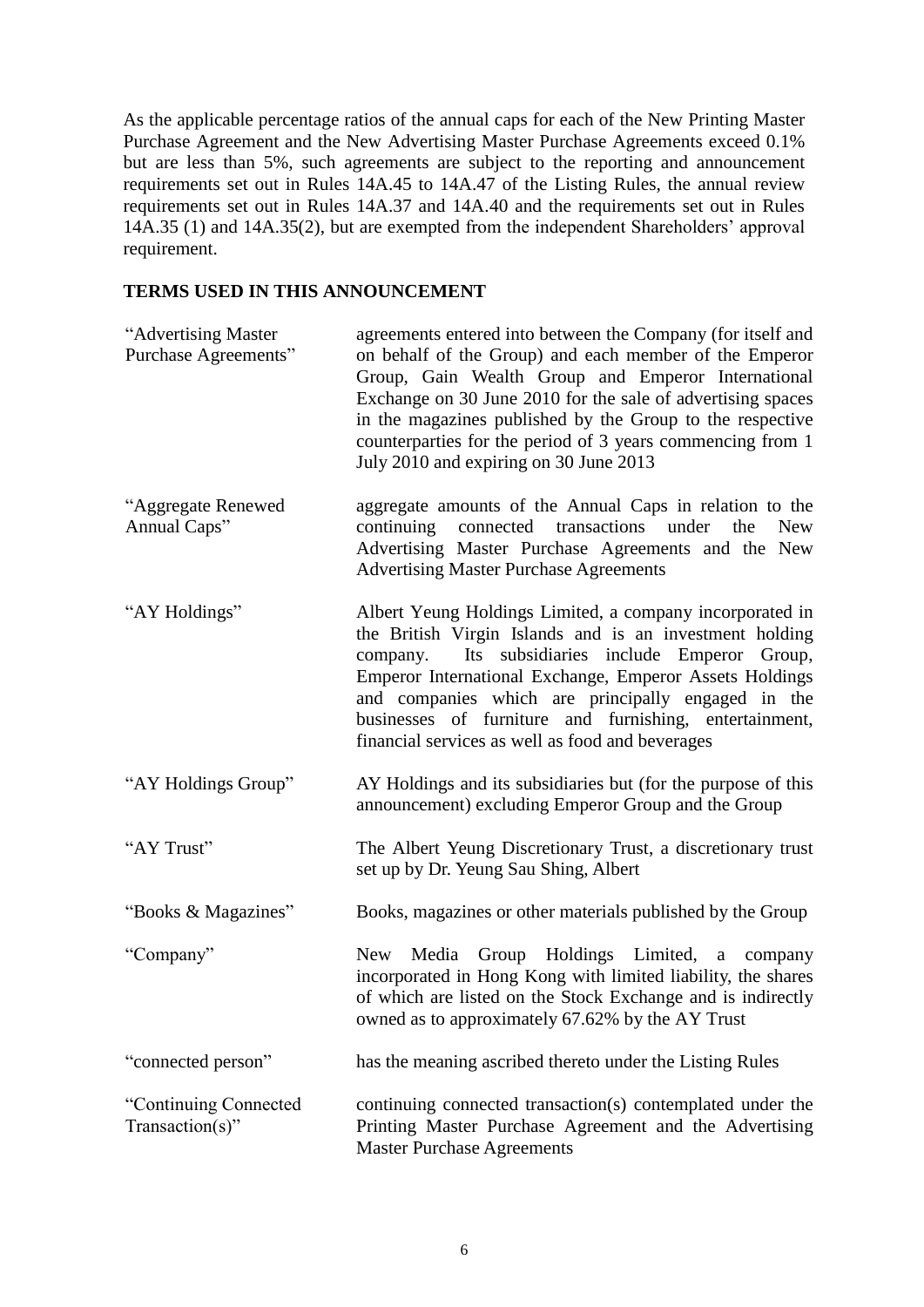| "Board" or "Director(s)"                         | the board of director(s) of the Company                                                                                                                                                                                                                                                                                                                                                                                 |
|--------------------------------------------------|-------------------------------------------------------------------------------------------------------------------------------------------------------------------------------------------------------------------------------------------------------------------------------------------------------------------------------------------------------------------------------------------------------------------------|
| "Emperor Capital"                                | Emperor Capital Group Limited, a company incorporated in<br>Bermuda with limited liability, the shares of which are listed<br>on the Stock Exchange. It is investment holding company<br>and its subsidiaries are principally engaging in the provision<br>of a wide range of financial services in Hong Kong                                                                                                           |
| "Emperor Capital Group"                          | <b>Emperor Capital and its subsidiaries</b>                                                                                                                                                                                                                                                                                                                                                                             |
| "Emperor Group"                                  | Emperor International Group, Emperor E Hotel Group,<br>Emperor Capital Group and Emperor W&J Group                                                                                                                                                                                                                                                                                                                      |
| "Emperor E Hotel"                                | Emperor Entertainment Hotel Limited,<br>a<br>company<br>incorporated in Bermuda with limited liability, the shares of<br>which are listed on the Stock Exchange. It is an investment<br>holding company and its subsidiaries are principally engaged<br>in hotel operation in Macau. It is a subsidiary of Emperor<br>International.                                                                                    |
| "Emperor E Hotel Group"                          | Emperor E Hotel and its subsidiaries.                                                                                                                                                                                                                                                                                                                                                                                   |
| "Emperor International<br>Exchange"              | Emperor International Exchange (Hong Kong) Company<br>Limited, a company incorporated in Hong Kong with limited<br>liability and is principally engaged in leveraged foreign<br>exchange trading in Hong Kong                                                                                                                                                                                                           |
| "Emperor International"                          | Emperor International Holdings Limited, a company<br>incorporated in Bermuda with limited liability, the shares of<br>which are listed on the Stock Exchange. It is an investment<br>holding company and its subsidiaries are principally engaged<br>in property development and investment, as well as hotel<br>operations. It owned Emperor E Hotel as to approximately<br>62.58% as at the date of this announcement |
| "Emperor International<br>Group"                 | Emperor International and its subsidiaries (for the purpose of<br>this announcement, excluding Emperor E Hotel Group).                                                                                                                                                                                                                                                                                                  |
| "Emperor W&J"                                    | Emperor Watch & Jewellery Limited, a company<br>incorporated in Hong Kong with limited liability, the shares<br>of which are listed on the Stock Exchange. It is an<br>investment holding company and its subsidiaries are<br>principally engaged in the sales of luxurious branded<br>watches, and the design and sales of jewellery products in<br>Hong Kong, Macau and the PRC                                       |
| "Emperor W&J Group"                              | Emperor W&J and its subsidiaries.                                                                                                                                                                                                                                                                                                                                                                                       |
| "Gain Wealth" or<br>"Emperor Assets<br>Holdings" | Gain Wealth Investments Limited, now renamed as Emperor<br>Assets Holdings Limited, is a company incorporated in the<br>British Virgin Islands and directly wholly-owned by AY<br>Holdings                                                                                                                                                                                                                              |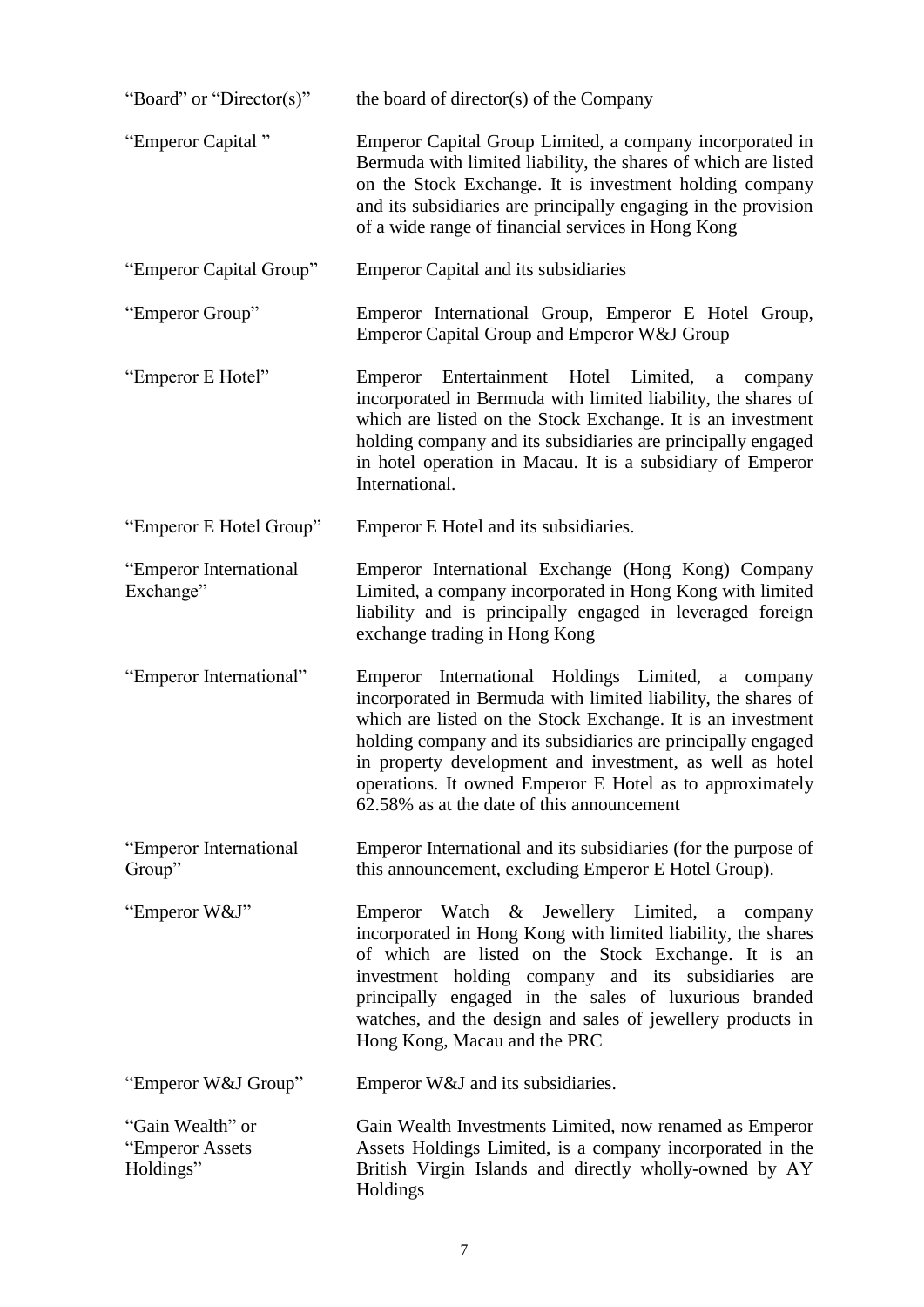| "Gain Wealth Group"                              | Gain Wealth and its subsidiaries                                                                                                                                                                                                                                                                                                                                                                  |
|--------------------------------------------------|---------------------------------------------------------------------------------------------------------------------------------------------------------------------------------------------------------------------------------------------------------------------------------------------------------------------------------------------------------------------------------------------------|
| "Group"                                          | the Company and its subsidiaries                                                                                                                                                                                                                                                                                                                                                                  |
| "Hong Kong Daily Offset"                         | Hong Kong Daily Offset Printing Company Limited, a<br>company incorporated in Hong Kong and<br>directly<br>wholly-owned by Emperor Assets Holdings.<br>It is<br>principally engaged in the provision of printing services                                                                                                                                                                         |
| "Independent Third Parties"                      | independent third parties who are not connected persons of<br>the Company as defined in the Listing Rules and are<br>independent of the Company and the connected persons of<br>the Company                                                                                                                                                                                                       |
| "Listing Rules"                                  | the Rules Governing the Listing of Securities on the Stock<br>Exchange                                                                                                                                                                                                                                                                                                                            |
| "New Advertising Master"<br>Purchase Agreements" | agreements entered into between the Company (for itself and<br>on behalf of the Group) and each member of the Related<br>Group on 28 June 2013 for the sale of advertising spaces in<br>the magazines published by the Group and the digitial<br>platforms of the Group to the respective counterparties for<br>the period of 3 years commencing from 1 July 2013 and<br>expiring on 30 June 2016 |
| "New Printing Master"<br>Purchase Agreement"     | agreement entered into between the Company (for itself and<br>on behalf of the Group) and Hong Kong Daily Offset on 28<br>June 2013 for the provision of printing service by Hong<br>Kong Daily Offset to the Group for the Books & Magazines<br>for the period of 3 years commencing from 1 July 2013 and<br>expiring on 30 June 2016                                                            |
| "Previous Annual Caps"                           | The previously obtained annual caps of the transactions<br>contemplated under the Printing Master Purchase Agreement<br>and Advertising Master Purchase Agreements for the three<br>financial years ended 30 June 2013                                                                                                                                                                            |
| "Printing Master Purchase"<br>Agreement"         | agreement entered into between the Company (for itself and<br>on behalf of the Group) and Hong Kong Daily Offset on 30<br>June 2010 for the provision of printing service to the Group<br>for the Books $& Magazines$ for the period of 3 years from 1<br>July 2010 to 30 June 2013                                                                                                               |
| "Related Group"                                  | <b>Emperor Group and AY Holdings Group</b>                                                                                                                                                                                                                                                                                                                                                        |
| "Renewed Annual Caps"                            | The renewed annual caps for the transactions contemplated<br>under the New Printing Master Purchase Agreement and the<br>New Advertising Master Purchase Agreements for the three<br>financial years ending 30 June 2016                                                                                                                                                                          |